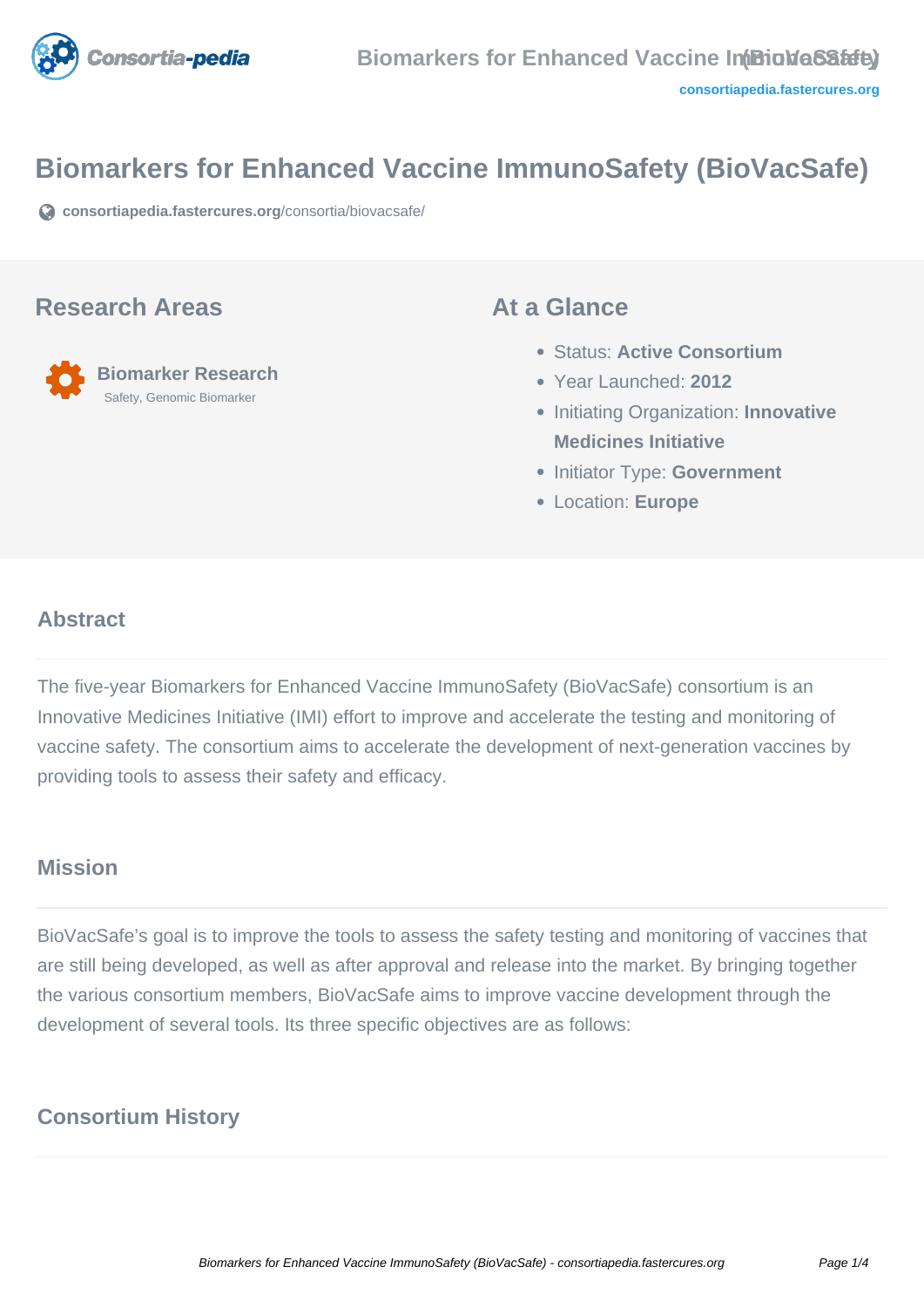

2012: The five-year BioVacSafe project officially started.

 2013: BioVacSafe began clinical trials and began to analyze samples to measure inflammatory biomarkers. The project also initiated preclinical studies to define immune activation and inflammatory biomarkers in response to vaccination and infection. Results were expected at the BioVacSafe annual meeting in March 2014.

#### **Structure & Governance**

Governance and scientific oversight are provided by a three-tiered structure composed of a Consortium Assembly, External Advisory Board, and Steering Committee. Project management and administration are provided by the project coordinator and the European Federation of Pharmaceutical Industries and Associations (EFPIA) coordinator, the coordination team, and work package co-leaders. Each of the nine work package co-leaders oversees his/her work package, and its members execute project implementation.

## **Financing**

The budget for the five-year project is €30.2 million (US\$41.1 million). IMI contributed €17.4 million, EFPIA made in-kind contributions of €7.6 million, and other contributions accounted for an additional €5.2 million.

## **Intellectual Property**

All IMI consortia, such as BioVacSafe, operate under the same umbrella intellectual property (IP) policy. Any IP discovered as a result of work in the collaboration is owned by the participating institution that made the discovery (or if the discovery was made jointly, there is joint ownership). Other participants have access rights to the generated IP during and after the project for research use, and participant owners have the right to license their IP and associated obligations to other parties, including to affiliated entities. Third parties may request access rights, which do not involve the ability to sublicense without receiving authorization from the IP-owning participant.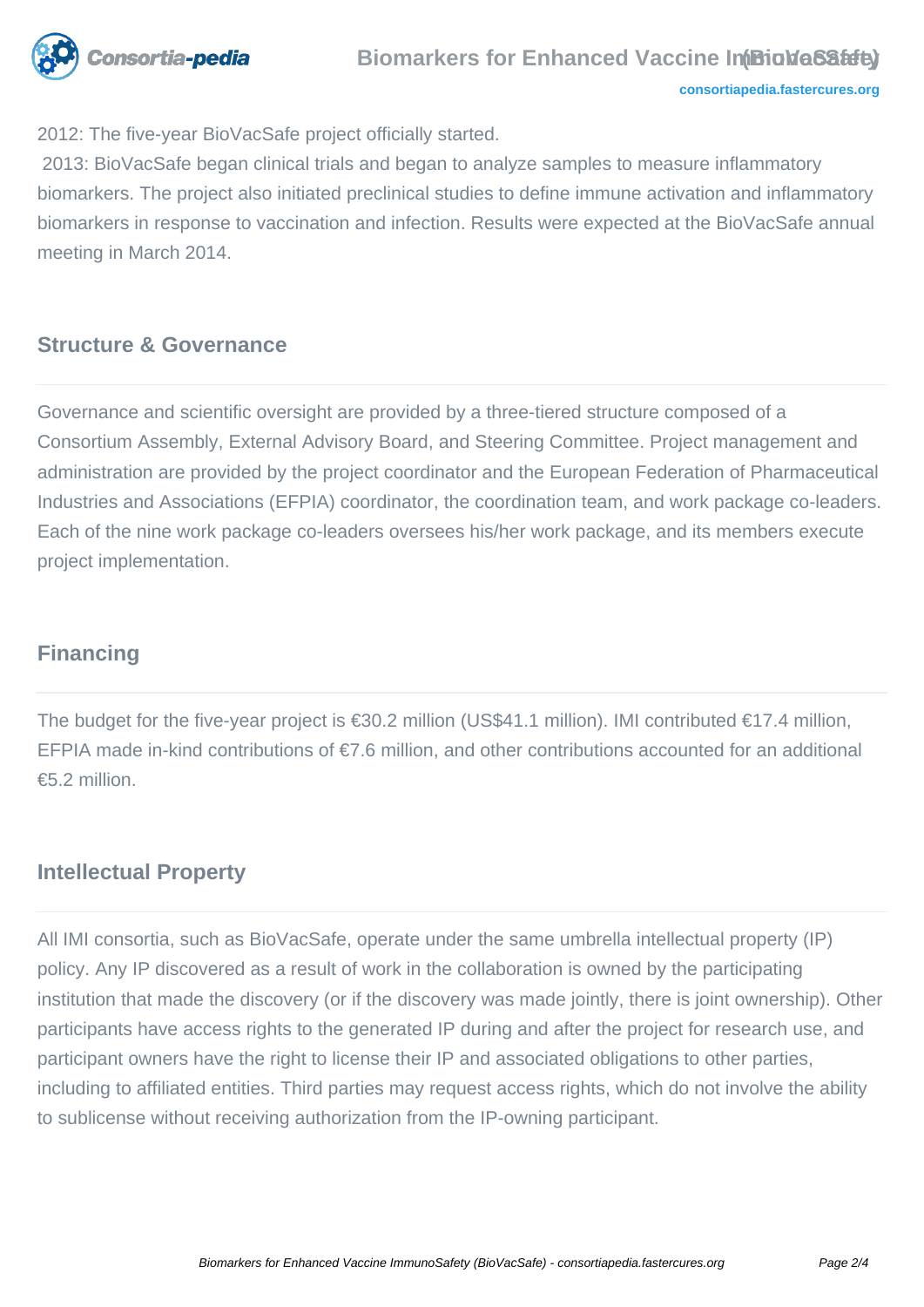

# **Data Sharing**

In keeping with IMI policy, the BioVacSafe project has up to one year after conclusion of the project to disseminate IP and/or data created during the project.

# **Impact/Accomplishment**

[View publications and presentations from BioVacSafe](http://www.biovacsafe.eu/publications)

# **Links/Social Media Feed**

| Homepage       | http://www.biovacsafe.eu/about-biovacsafe.html     |
|----------------|----------------------------------------------------|
| Facebook       | https://www.facebook.com/BioVacSafe                |
| <b>Twitter</b> | https://twitter.com/Biovacsafe                     |
| LinkedIn       | https://www.linkedin.com/groups/Biovacsafe-3898726 |
| Other website  | http://www.imi.europa.eu/content/biovacsafe        |

# **Points of Contact**

Project Coordinator & Managing Entity of EU funds David Lewis University of Surrey phone.: +44 1483 689797 email: [d.j.lewis@surrey.ac.uk](mailto:d.j.lewis@surrey.ac.uk)

# **Sponsors & Partners**

CDISC European Foundation Chalmers University of Technology Charité Universitätsmedizin Berlin Commissariat à l'énergie atomique et aux énergies alternatives